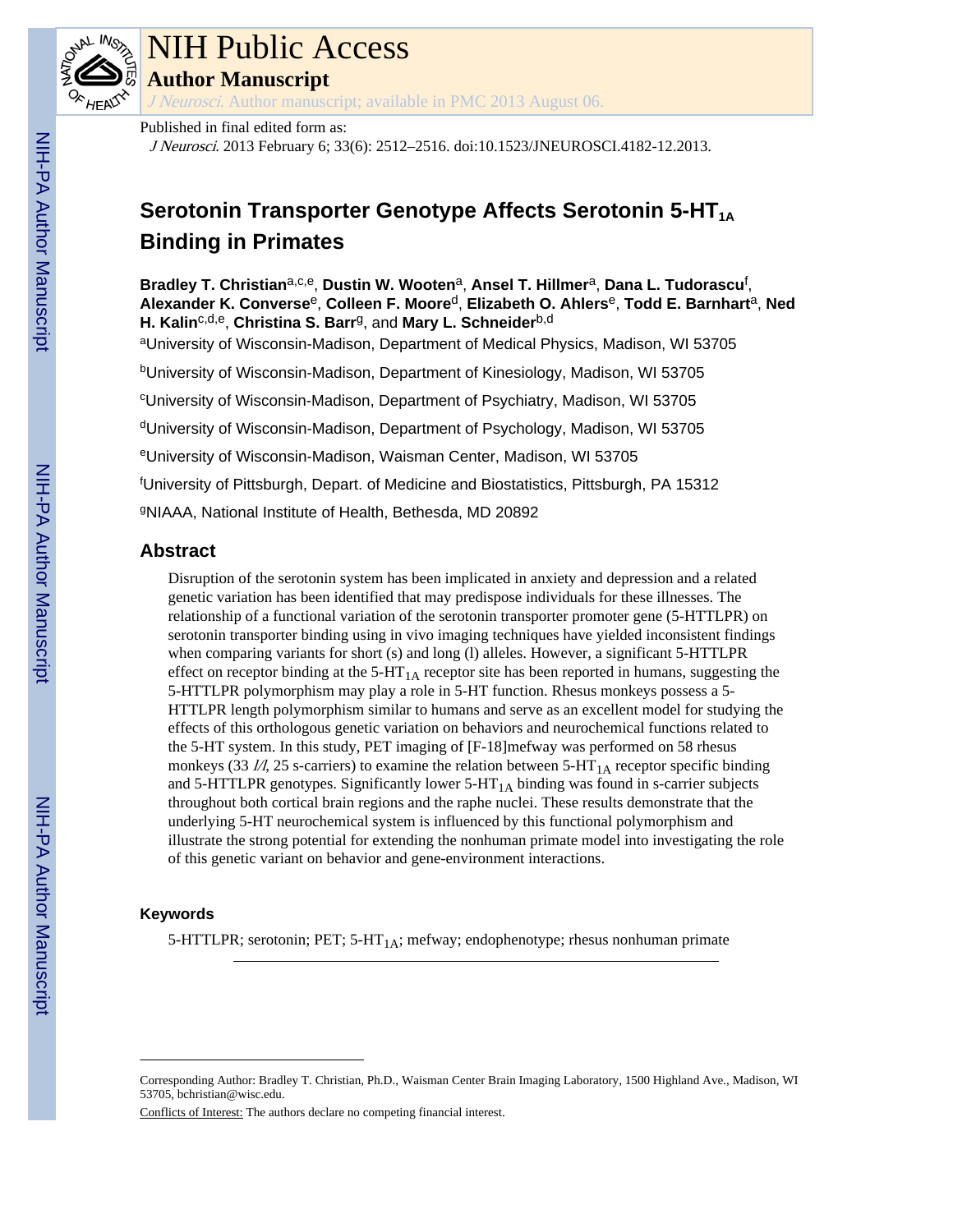# **Introduction**

Disruptions in the serotonin (5-HT) system, including biosynthesis, transmission, reuptake and degradation, are implicated in a wide variety of mood and anxiety-related neuropsychiatric illnesses. The 5-HT transporter (5-HTT) clears serotonin from the synaptic cleft and thereby plays a major role in serotonergic neurotransmission. The gene encoding 5- HTT contains a functional length polymorphism in the promoter region (referred to as 5- HTTLPR) that is associated with the development of emotional traits and psychopathology. The role of allelic variation in 5-HTTLPR as a contributing factor to neuropsychiatric illness has been extensively studied. Such studies have strongly implicated 5-HTTLPR through behavioral association and neuroimaging studies of brain structure and function (see Canli and Lesch, 2007 for review). Imaging studies of neurochemical function in humans have focused on the baseline binding and expression of 5-HTT and have yielded inconsistent relations with 5-HTTLPR variants (Heinz et al.,2000;Reimold et al.,2007;Praschak-Rieder et al.,2007;Shioe et al.,2003;Parsey et al.,2006). Extending beyond the search for direct 5- HTTLPR allelic effects on 5-HTT expression, the  $5-HT<sub>1A</sub>$  system has served as a candidate for altered function due to its role in serotonin regulation and its responsivity of receptor expression to selective serotonin reuptake inhibitor (SSRI) drugs. Using PET imaging of  $[C-11]$ WAY100635 in a moderately large sample of healthy volunteers ( $n=35$ ), a significant reduction in  $5-HT<sub>1A</sub>$  binding was revealed in carriers of the short  $5-HTILPR$  allele (David et al.,2005), thus providing intriguing evidence for 5-HTTLPR influence on serotonergic function.

The rhesus monkey (*Macacca mulatta*) serves as an excellent model for studying the influence of 5-HTTLPR allelic length on neurochemical endophenotypes. 5-HTTLPR in humans has an analogous biallelic length variation in the rhesus monkey (Lesch et al.,1996). In the same region, although not exactly same location as the 5-HTTLPR polymorphism in humans, a 21 bp insertion/deletion variant is found in the rhesus monkey. Moreover, the ability to control the rearing environment has made the rhesus monkey an ideally suited model for studying  $5$ -HTTLPR  $\times$  environment interactions. For example, adverse early life events were found to interact with 5-HTTLPR allelic length to influence stress reactivity (Bennett et al.,2002;Barr et al.,2004b), neonatal response (Champoux et al.,2002) and alcohol sensitivity (Barr et al.,2004a). Behavioral studies with rhesus monkeys reported that s-carriers experiencing environmental challenge showed reduced cognitive flexibility (Izquierdo et al.,2007), neonatal irritability (Kraemer et al.,2008) and increased activation of the orbitofrontal cortex and the amygdala (Kalin et al.,2008). Similar studies that attempt to establish coupling between genetic and environmental influences are often not suitable for human subjects, making the rhesus monkey an invaluable resource for research in 5-  $HTTLPR \times environment$  interactions.

In this paper, we examine the relation between 5-HTTLPR allelic length and  $5-HT_{1A}$ binding using a large cohort of rhesus monkeys with a close age range and similar rearing conditions. We employed a highly selective  $5-HT<sub>1A</sub> PET$  radioligand, [F-18]mefway, with high resolution imaging. The rhesus monkey model was selected to minimize the environmental variability present in the general human population due to life experiences and conditions, with the goal of increasing the sensitivity for detecting gene-endophenotype relations.

## **Methods**

#### **Subjects**

Fifty-eight rhesus (*Macaca mullata*) monkeys (36 females, 22 males;  $10.4 \pm 2.2$  kg) were included. The age at the time of scanning was  $14.5 \pm 1.9$  years. Genotyping for the rhesus 5-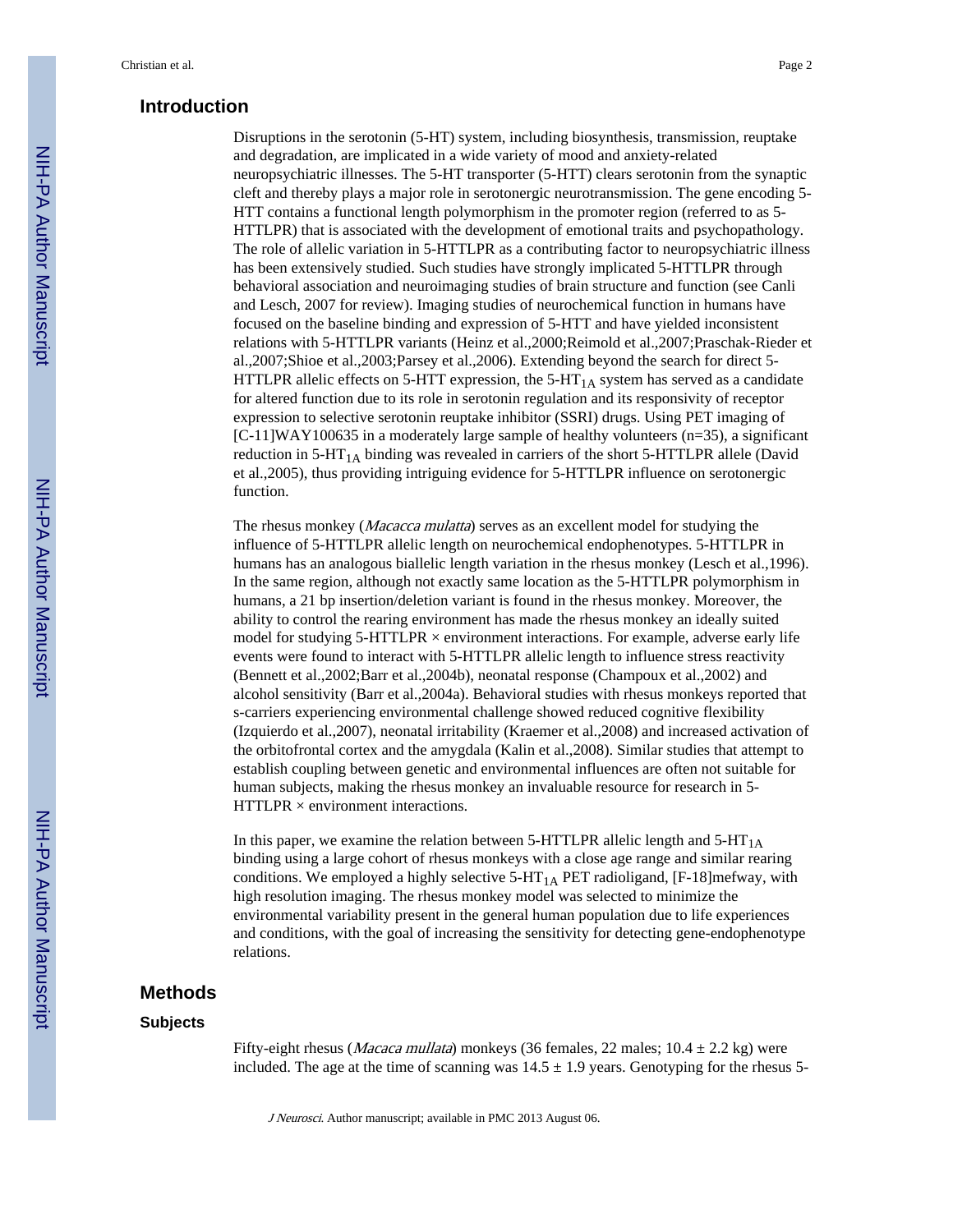HTTLPR was based upon a modified protocol of Lesch and colleagues (Lesch et al.,1996) as previously reported by our group for some of the subjects in this cohort (Kraemer et al., 2008). Thirty-three subjects were l/l homozygous (21 females, 12 males) and 25 subjects (15 females, 10 males) were s-carriers, including  $s/s$  homozygous (n=3) and  $l/s$  heterozygous  $(n=23)$  subjects. Combining the s/s and s/l subjects within the s-carriers group is consistent with analyses methods for many human and rhesus 5HTTLPR studies due to the autosomal dominance of the 5HTTLPR s-allele (Lesch et al., 1996). The subjects were incorporated from two separate protocols involving the investigation of prenatal stress and prenatal alcohol exposure on development (see Schneider et al.,1999 and Schneider et al.,1997 for details). Briefly, prenatal stress consisted of daily exposure of the pregnant mother to three unpredictable horn blasts. Prenatal alcohol exposure consisted of the pregnant mother voluntarily consuming moderate levels of alcohol (0.6 mg/kg daily) during gestation. These offspring from the prenatal stress condition (7  $\mu$ , 7 s-carriers) and prenatal alcohol condition (15  $\n *l*/l, 11 s-carriers), along with controls (11 *l*/l, 7 s-carriers), were mother-reared for 6$ months and housed in peer groups until 30 months of age and subsequently in pairs similar in age, sex and prenatal condition. All experimental procedures involving the rhesus monkeys were approved by the Institutional Animal Use and Care Committee (IACUC).

#### **PET Measures**

The assay of  $5-HT_{1A}$  binding was performed using dynamic PET imaging of the  $5-HT_{1A}$ specific antagonist radioligand [F-18]mefway, which we have previously validated in rhesus monkeys (Wooten et al.,2011). The radiotracer was produced using previously published methods (Saigal et al.,2006) resulting in typical end of synthesis specific activities of 150  $GBq/\mu$ mol. The PET studies were conducted with an injected [F-18]mefway activity of 59 – 130 MBq administered through a catheter placed in the saphenous vein in a volume of 3 mL physiological saline. In preparation for the PET scans, the subjects were initially anesthetized with 10 mg/kg  $(i.m.)$  ketamine and subsequently maintained at approximately 1.5% isoflurane throughout the course of the experiment. Vital signs including body temperature, breathing rate, heart rate and oxygen saturation levels were monitored and recorded throughout the experiment. Atropine sulfate (0.27 mg) was given to reduce secretions. The subjects were positioned in the PET scanner using a custom built stereotaxic headholder with the head facing down. The PET scans were acquired on a Concorde Systems microPET P4 scanner (Tai et al.,2001). A 518 second transmission scan using a Co-57 rotating point source was first performed to correct for tissue attenuation and scatter of the annihilation radiation. The acquisition of the emission data was initiated with the 30 second bolus injection of [F-18]mefway and continued for a duration of 90 minutes. Upon completion of the study, anesthesia was turned off and the monkey was returned to its cage when swallowing reflex was restored, and continuously monitored until fully alert.

#### **Data Processing**

The dynamic PET data were binned into temporal frames and reconstructed using filtered back projection (0.5 cm−1 ramp filter) with corrections applied for deadtime, scanner normalization, radiation attenuation and scatter. The reconstructed PET time-series were 128  $\times$  128  $\times$  63  $\times$  23 (x,y,z,t) voxels with spatial dimensions of 1.90  $\times$  1.90  $\times$  1.21 mm<sup>3</sup>. The time-series data for each subject were converted to a parametric image of the distribution volume ratio (DVR) to serve as a metric of  $[F-18]$ mefway binding to the 5-HT<sub>1A</sub> receptor site. The DVR represents an index of receptor density ( $B_{\text{avail}}$ ), apparent affinity ( $1/K_D$ ) and the ligand free fraction in the nondisplaceable tissue compartment  $(f_{ND})$ , as given by the relation: DVR =  $f_{ND}B_{avail}/K_D + 1$  (Innis et al., 2007). The cerebellar cortex was used as a reference region of negligible  $5-HT_{1A}$  specific binding and the DVR was estimated using a multi-linear reference tissue model (MRTM2) (Ichise et al.,2003). The DVR image volumes for each subject were spatially transformed into a standard space based upon the atlas of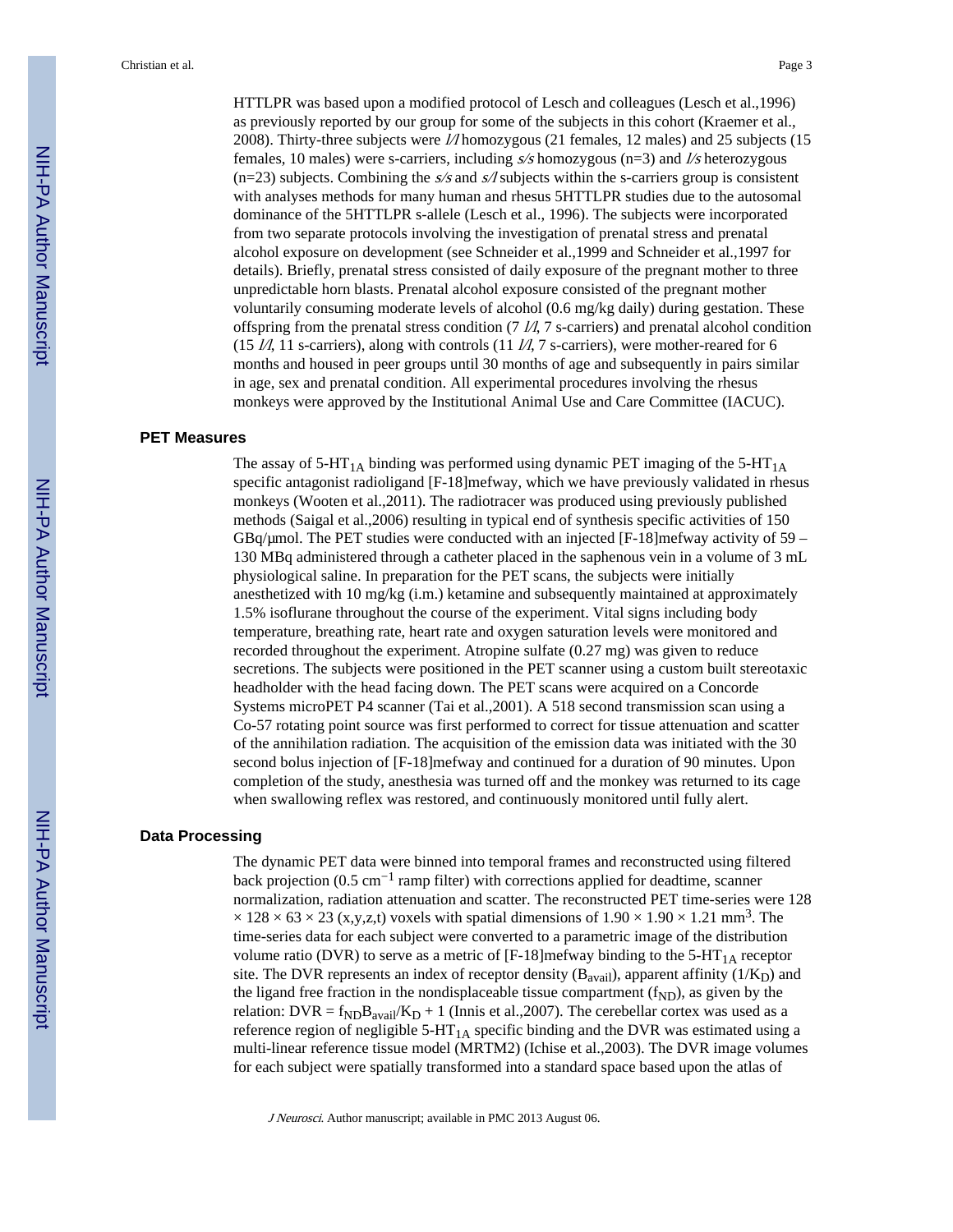Paxinos (Paxinos et al.,2000). A rhesus monkey MRI atlas (McLaren et al.,2009) was used to create a [F-18]mefway template and the DVR image volumes were transformed into the common space using the SPM8 software (<http://www.fil.ion.ucl.ac.uk/spm/doc/>). The spatially normalized DVR images were then smoothed with a  $4 \times 4 \times 4$  mm<sup>3</sup> gaussian filter to account for anatomical variation among subjects. Brain regions of interest (ROIs) were selected based upon the 5-HTTLPR regional findings reported by David et al. (2005), with each ROI consisting of subregions outlined according to atlas specifications (Saleem and Logothetis,2007). Specifically, ROIs were extracted for the areas of the anterior cingulate gyrus (aCg: 1.4 cm<sup>3</sup>), posterior cingulate gyrus (pCg: 1.3 cm<sup>3</sup>), hippocampus (Hp: 1.6 cm<sup>3</sup>), amygdala (Am: 0.4 cm<sup>3</sup>), dorsal lateral prefrontal cortex (dlPFC: 4.2 cm<sup>3</sup>), parietal cortex (PC: 4.9 cm<sup>3</sup>), occipital cortex (OC: 16.1cm<sup>3</sup>), lateral temporal cortex (ITC: 7.0 cm<sup>3</sup>) and the agranular frontal cortex ( $aFC: 4.4 \text{ cm}^3$ ). The placement of all ROIs was consistent across all subjects, however, for the raphe nuclei (RN) a fixed volume ROI (3 voxel diameter circle placed on 3 consecutive transaxial planes:  $0.10 \text{ cm}^3$ ) was centrally placed over the region of focal binding on the DVR images in native space to minimize variability in positioning over this small brain region. The location of the ROIs displayed on a [F-18]mefway image are shown in figure 1.

#### **Statistical Analyses**

A multivariate analysis of variance model (MANOVA) was used to determine the relationship between the 5-HTTLPR variant and the  $5-HT<sub>1A</sub>$  binding (DVR) of the brain regions while adjusting for the effects of age, sex and treatment. The multivariate response variable consisted of all of the brain ROIs under investigation and the predictors of interest were 5-HTTLPR, age, sex and treatment group. The treatment groups consisted of subjects exposed to prenatal stress  $(n=14)$ , prenatal alcohol  $(n=26)$  and age-matched controls  $(n=18)$ . In this paper, we report only on the 5-HTTLPR main effect results, while including the treatment groups in the model. The multivariate analysis of variance tests the hypothesis that the vector of 5-HT<sub>1A</sub> DVR means in the  $1/2$  group is equal to the vector of means in the scarrier group while adjusting for age, sex and treatment. Pillai's trace is reported as the test statistic in our multivariate analysis of variance (MANOVA) in our analysis because it is the most robust statistical measure when there is unequal cell size as in this case (Hair et al., 2006). Analysis was performed using SAS (version 9.2) and R (version 2.13) (Everitt,2007). Univariate analyses on specific brain regions were conducted using the same predictors as the multivariate model to follow up significant multivariate effects.

# **Results**

Overall significant differences between the regional  $5-HT<sub>1A</sub>$  DVRs of the two  $5-HTTLPR$ groups (l/l homozygotes and s-carriers) were found in the model that contained only 5- HTTLPR status, Pillai's trace=.435 (p-value= 0.0025) and these overall differences were present after adjusting for age, sex and treatment status (Pillai's trace : p-value= 0.002). As shown in Table 1, MANOVA also revealed a significant overall effect of age (Pillai's trace=0.467, p-value=0.001) as well as sex (Pillai's trace=0.334, p-value=0.039).

The reduced binding with age was not statistically significant in any of the univariate models; thus the age effect represents an overall decline in  $5-HT<sub>1A</sub>$  binding. In univariate analyses sex differences were significant in the amygdala (p=.013, females higher than males) and there was a trend toward the same sex differences in anterior cingulate  $(p=0.051)$ , hippocampus (p=.055), and aFC (p=0.060), but they did not reach significance.

In the univariate tests to focus on the specific brain regions responsible for the significant effect 5-HTTLPR group, the s-carriers showed significantly lower binding then the  $1/\sqrt{1}$ subjects in the following brain regions: raphe nucleus ( $p= 0.009$ ), occipital ( $p = 0.031$ ),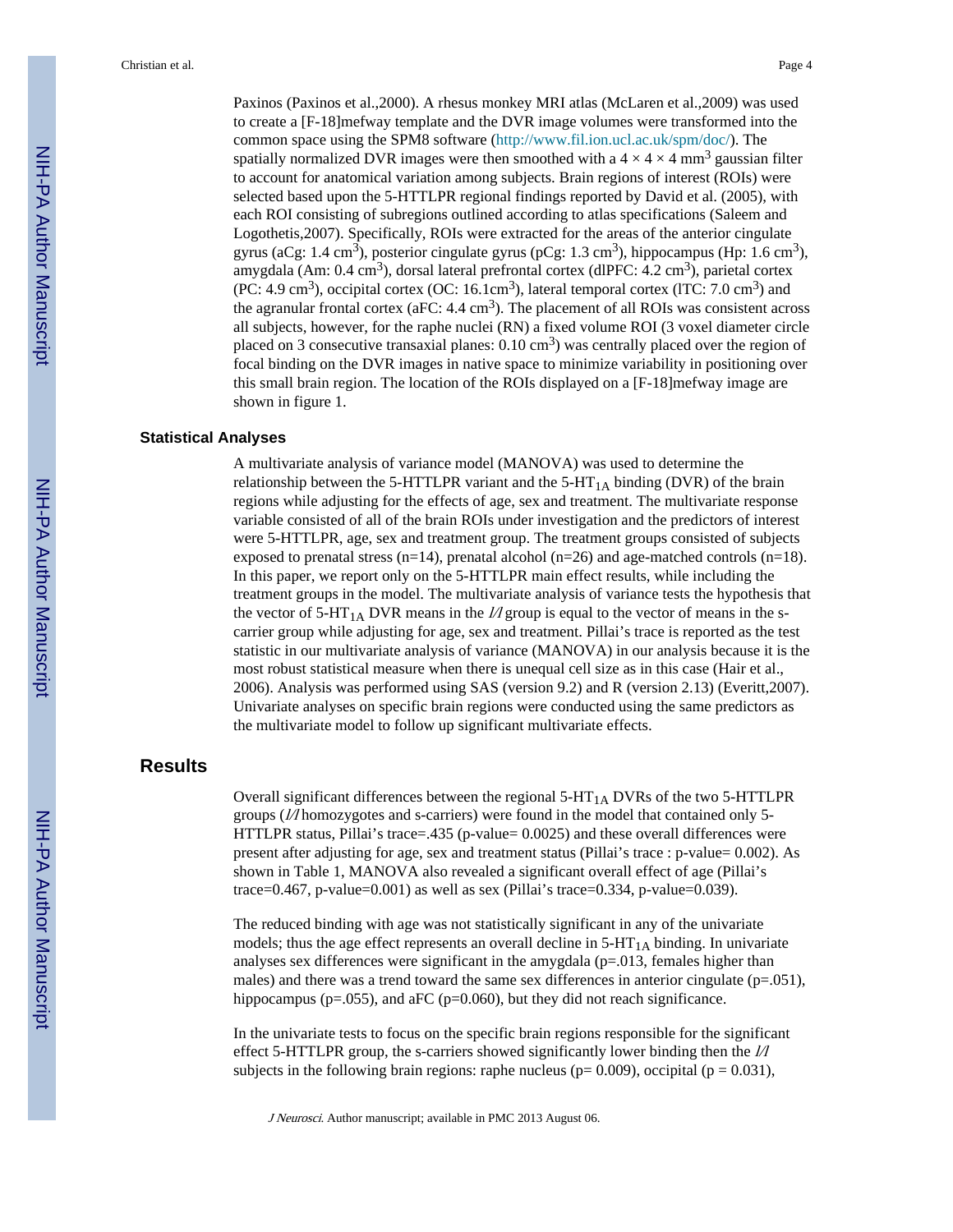parietal ( $p = 0.036$ ). A trend toward lower [F-18]mefway binding in the s-carriers was also found for the anterior cingulate ( $p = 0.059$ ) and posterior cingulate ( $p = 0.058$ ), but these did not reach significance (see Table 2).

The assumption of multivariate normality was verified by examining residual plots of the model (i.e. chi-square plots for the multivariate normality of the error terms). No significant departures from the multivariate normal distributions were observed. One outlier was identified (female,  $1/1$  homozygote with elevated  $5-HT<sub>1A</sub>$  binding) and the analysis was performed both including and excluding this subject. No differences in the significance of our results were observed when this observation was removed, therefore the animal was retained for the reported analyses. Within the s-carrier group, the three  $s/s$  homozygous subjects displayed no detectable trend towards elevated or decreased  $5-HT<sub>1A</sub>$  binding compared to the *l/s* heterozygous subjects.

# **Discussion**

The present findings that 5-HTTLPR allelic variations significantly alter the  $5-HT<sub>1A</sub>$ receptor system in the rhesus monkey are consistent with a similar study in humans (David et al., 2005). In that retrospective human study, PET imaging of a 5-HT<sub>1A</sub> antagonist radioligand in a total of 35 healthy individuals revealed carriers of the short 5HTTLPR genotypes exhibited decreased  $5-HT_{1A}$  binding throughout  $5-HT_{1A}$  expressing regions of the brain. As with our results, this decrease in binding was seen in all cortical brain regions as well as the raphe midbrain region. A more recent study in humans (n=54), however, did not find an 5-HTTLPR association with  $5-HT_{1A}$  binding (Borg et al., 2009). Both these human studies describe similar methods, using [C-11]WAY100635 in middle age subjects. However, the study with negative findings reported a much higher variation in  $5-HT<sub>1A</sub>$ binding across the subjects  $(\sim 2$ -fold greater c.o.v.) suggesting a more heterogeneous population or some unknown source of variance. It is also possible different processing methodologies might have contributed to large variabilities across subjects.

It has been proposed that the short allele genotype yields reduced transcriptional efficiency in expression of the 5-HT transporter (Lesch et al.,1996;Collier et al.,1996). This could in turn possibly result in elevated 5-HT tone and  $5$ -HT<sub>1A</sub> receptor desensitization (David et al., 2005). Although a number of human (Shioe et al.,2003;Jacobsen et al.,2000;Van Dyck et al., 2004) and rhesus (Christian et al.,2009;Jedema et al.,2010) PET neuroimaging studies do not support the notion that 5-HTT expression is compromised in s-carriers, we cannot fully dismiss this mechanistic component from the model of 5-HT system dysregulation associated with the s-carrier 5-HTTLPR genotype.

Radioligand imaging studies of 5-HTT binding in 5-HTTLPR variants have reported a metric of "binding potential" representing an index proportional to the receptor density  $(B_{max})$  and ligand-protein affinity  $(1/K_{Dapp})$ . Using this composite index, potential decreases in receptor density could be masked by matching increases in affinity, or accompanying decreases in endogenous 5-HT competition. With this limitation, the interpretation of the decreased  $5-HT<sub>1A</sub>$  binding reported in s-carriers could be due to either elevated  $5-HT$  tone or  $5-HT<sub>1A</sub>$  downregulation. Additional studies and methodologies interrogating 5-HT function, such as measurements separating receptor density from affinity in pre- and post-synaptic receptors and 5-HT metabolism, will be required to understand the role of the 5-HTT and the mechanisms by which this decrease in  $5-HT<sub>1A</sub>$  binding was achieved.

The rhesus 5-HTTLPR length polymorphism has been used extensively to study neurobehavioral functioning. Research on resiliency to stressful events or conditions in infant and juvenile rhesus monkeys has shown that carriers of the short allele demonstrate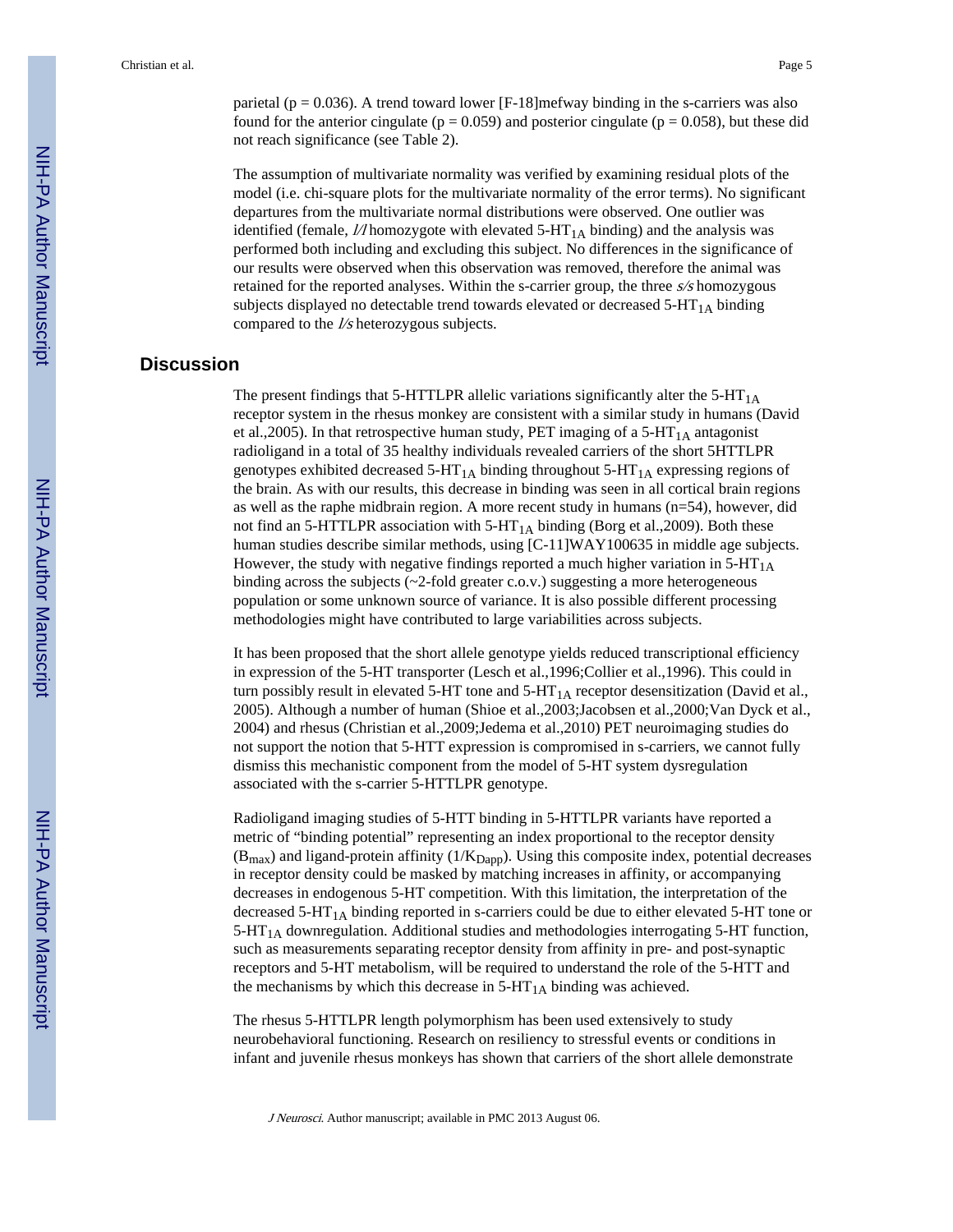Christian et al. Page 6

heightened physical aggression and HPA response, altered serotonin metabolism and regional brain metabolism (Bennett et al.,2002;Barr et al.,2004b;Champoux et al., 2002;Kalin et al.,2008;Barr et al.,2003), illustrating the strength of the rhesus monkey model for the study of gene  $\times$  environment interactions (Suomi, 2006). Previous work from our lab using subjects included with the research reported herein found that prenatal alcoholexposed carriers of the s-allele exhibited increased neonatal irritability and increased stress responses compared to l/l homozygotes independent of prenatal alcohol exposure (Kraemer et al.,2008). The statistical model for the present research included treatment groups to account for potential prenatal condition alterations, permitting us to focus on the effect of 5- HTTLPR allelic variations over and above any prenatal treatment main effects. We regard this research as a first step in understanding the effects of 5-HTTLPR variations on 5-HT function in the rhesus monkey model. Future analysis of this cohort will examine interactions between 5HTTLPR, 5-HT1A and prenatal treatment with behavioral measures.

A recent study from another lab evaluated  $5-HT<sub>1A</sub>$  binding in rhesus monkeys as a function of 5-HTTLPR length polymorphisms, among other biomarker comparisons. Using a smaller sample size (n=8) of all male subjects, Jedema and colleagues found no statistically significant difference in  $5-HT_{1A}$  binding between s-carriers and ( $1/\sqrt{2}$ ) homozygotes (Jedema et al., 2010). However, consistent with our results, reduced  $5-HT_{1A}$  binding was observed in all reported cortical and midbrain regions ( $p < 0.116$  using multivariate analysis). As suggested by the authors, their study may have been underpowered for detecting the allelic group differences. In our study, there was a 7% difference between groups when averaged over all regions of the 58 subjects. Using MRI T1 images of their cohort, Jedema et al. found statistically significant differences in cortical morphology in regional gray matter volume, with s-carriers having reduced volume in several brain regions that were implicated in measured cognitive tasks. A limitation of the present study is that we do not have MRI images available on this cohort. Therefore, it is conceivable that a thinner cortex in s-carriers would result in lower measured  $5-HT<sub>1A</sub>$  binding due to image resolution (i.e. partial volume) effects even if  $5-HT<sub>1A</sub>$  receptor density was preserved. To address this, in part, the PET DVR images were spatially smoothed after transforming to atlas space to minimize the variability of imperfect ROI placement over peak DVR values. Further, all cortical volumes consisted of large regional sampling resulting in lower [F-18]mefway DVR values when compared to our previously published values using [F-18]mefway (Wooten et al.,2011) and perhaps masking large differences in  $5-HT<sub>1A</sub>$  binding in focal brain regions.

In conclusion, carriers of the 5-HTTLPR short allele were found to have significantly reduced binding at the  $5-HT<sub>1A</sub>$  receptor sites, suggesting that  $5-HTTLPR$  length variations play a role in the regulation of the 5-HT system. The rhesus model was used to provide a study cohort that minimizes variability potentially affecting the 5-HT system which is found in the human population, including psychosocial stress and substance abuse. These findings also confirm that 5-HT related alterations persist into adulthood, given the age of the rhesus subjects (14.5 yrs) were approximately equivalent to humans in their fourth decade of life, an age similar that of the study by David and colleagues in humans (David et al.,2005). An intriguing question is that of the developmental course of differences in 5-HT function between 5-HTTLPR variants and the possibility of developmentally vulnerable periods of 5- HT disruption.

# **Acknowledgments**

The authors would like to thank the following for their contribution to this research: Professor R. Jerry Nickles and Dr. Jonathan Engle for assistance with isotope production; Maxim Slesarev and Julie Larson and the staff at the Harlow Center for Biological Psychology at the University of Wisconsin for nonhuman primate handling; Andrew Higgins for data processing; Professor Jim Holden and Professor Jogesh Mukherjee (University of California-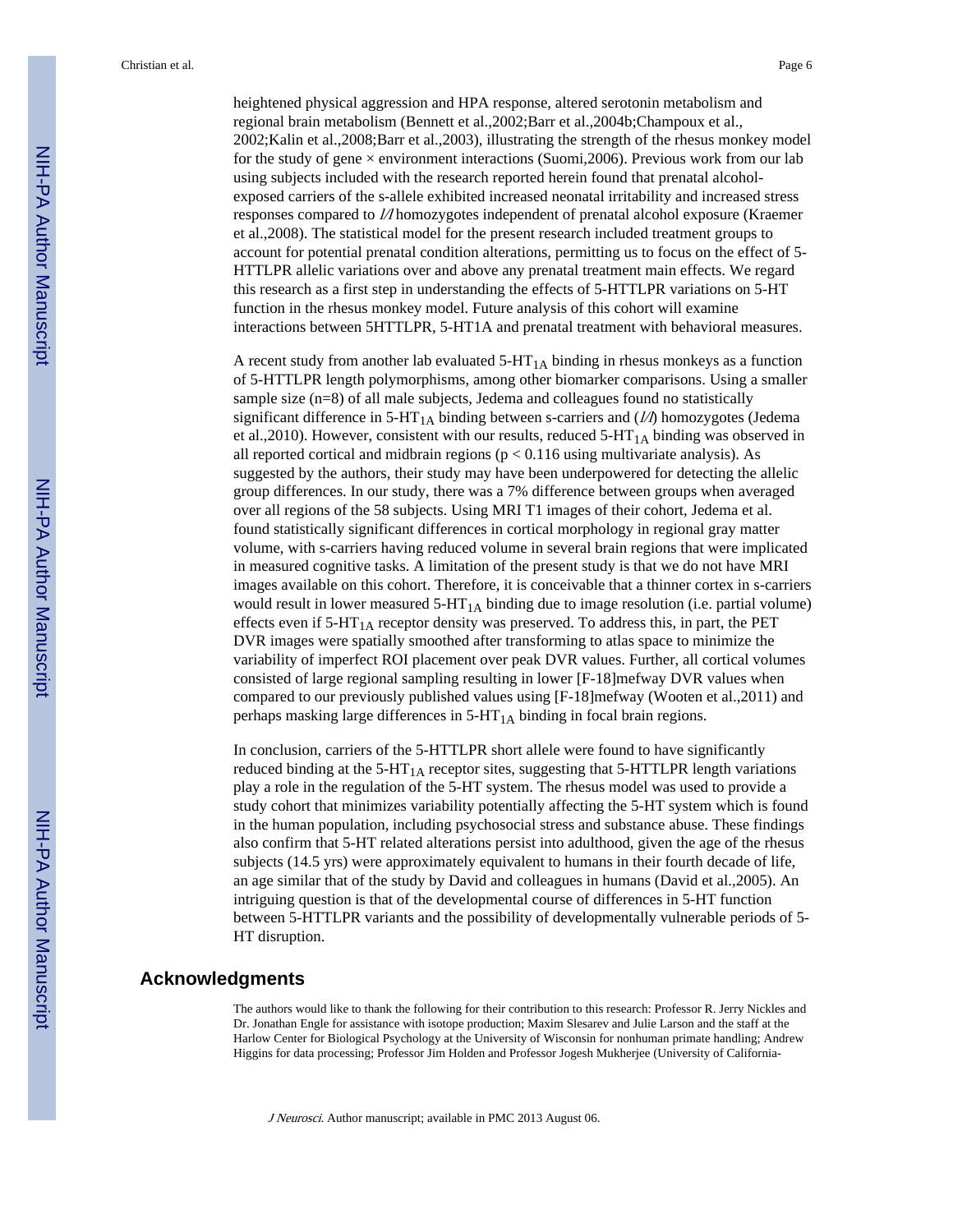Irvine) for technical discussions; NIH grants: AA017706, MH086014, AA12277, AA10079, T32CA009206. Additional support was provided by NIH grants S10RR015801, P30HD003352, S10RR023033.

# **References**

- Barr CS, Newman TK, Lindell S, Shannon C, Champoux M, Lesch KP, Suomi SJ, Goldman D, Higley JD. Interaction between serotonin transporter gene variation and rearing condition in alcohol preference and consumption in female primates. Archives of General Psychiatry. 2004a; 61(11): 1146–1152. [PubMed: 15520362]
- Barr CS, Newman TK, Shannon C, Parker C, Dvoskin RL, Becker ML, Schwandt M, Champoux M, Lesch KP, Goldman D, Suomi SJ, Higley JD. Rearing condition and rh5-HTTLPR interact to influence limbic-hypothalamic-pituitary-adrenal axis response to stress in infant macaques. Biological Psychiatry. 2004b; 55(7):733–738. [PubMed: 15039002]
- Barr CS, Newman TK, Becker ML, Champoux M, Lesch KP, Suomi SJ, Goldman D, Higley JD. Serotonin transporter gene variation is associated with alcohol sensitivity in rhesus macaques exposed to early-life stress. Alcoholism-Clinical and Experimental Research. 2003; 27(5):812–817.
- Bennett AJ, Lesch KP, Heils A, Long JC, Lorenz JG, Shoaf SE, Champoux M, Suomi SJ, Linnoila MV, Higley JD. Early experience and serotonin transporter gene variation interact to influence primate CNS function. Molecular Psychiatry. 2002; 7(1):118–122. [PubMed: 11803458]
- Borg J, Henningsson S, Saijo T, Inoue M, Bah J, Westberg L, Lundberg J, Jovanovic H, Andree B, Nordstrom A, Halldin C, Eriksson E, Farde L. Serotonin transporter genotype is associated with cognitive performance but not regional 5-HT1A receptor binding in humans. International Journal of Neuropsychopharmacology. 2009; 12(6):783–792. [PubMed: 19126263]
- Canli T, Lesch KP. Long story short: the serotonin transporter in emotion regulation and social cognition. Nature Neuroscience. 2007; 10(9):1103–1109.
- Champoux M, Bennett A, Shannon C, Higley JD, Lesch KP, Suomi SJ. Serotonin transporter gene polymorphism, differential early rearing, and behavior in rhesus monkey neonates. Molecular Psychiatry. 2002; 7(10):1058–1063. [PubMed: 12476320]
- Christian BT, Fox AS, Oler JA, Vandehey NT, Murali D, Rogers J, Oakes TR, Shelton SE, Davidson RJ, Kalin NH. Serotonin transporter binding and genotype in the nonhuman primate brain using [C-11]DASB PET. NeuroImage. 2009; 47(4):1230–1236. [PubMed: 19505582]
- Collier DA, Stober G, Li T, Heils A, Catalano M, DiBella D, Arranz MJ, Murray RM, Vallada HP, Bengel D, Muller CR, Roberts GW, Smeraldi E, Kirov G, Sham P, et al. A novel functional polymorphism within the promoter of the serotonin transporter gene: Possible role in susceptibility to affective disorders. Molecular Psychiatry. 1996; 1(6):453–460. [PubMed: 9154246]
- David SP, Murthy NV, Rabiner EA, Munafo MR, Johnstone EC, Jacob R, Walton RT, Grasby PM. A functional genetic variation of the serotonin (5-HT) transporter affects 5-HT1A receptor binding in humans. Journal of Neuroscience. 2005; 25(10):2586–2590. [PubMed: 15758168]
- Everitt, B. An R and S-PLUS Companion to Multivariate Analysis. 2nd ed.. Springer; 2007.
- Hair, JF.; Black, BJ.; Babin, BJ.; Anderson, RE.; Tatham, RL. Multivariate Data Analysis. 6th ed.. Upper Saddle River, NJ; 2006. [Prentice Hall]
- Heinz A, Jones DW, Mazzanti C, Goldman D, Ragan P, Hommer D, Linnoila M, Weinberger DR. A relationship between serotonin transporter genotype and in vivo protein expression and alcohol neurotoxicity. Biological Psychiatry. 2000; 47(7):643–649. [PubMed: 10745057]
- Ichise M, Liow JS, Lu JQ, Takano T, Model K, Toyama H, Suhara T, Suzuki T, Innis RB, Carson TE. Linearized reference tissue parametric Imaging methods: Application to [C-11]DASB positron emission tomography studies of the serotonin transporter in human brain. Journal of Cerebral Blood Flow and Metabolism. 2003; 23(9):1096–1112. [PubMed: 12973026]
- Innis RB, Cunningham VJ, Delforge J, Fujita M, Giedde A, Gunn RN, Holden J, Houle S, Huang SC, Ichise M, Lida H, Ito H, Kimura Y, Koeppe RA, Knudsen GM, et al. Consensus nomenclature for in vivo imaging of reversibly binding radioligands. Journal of Cerebral Blood Flow and Metabolism. 2007; 27(9):1533–1539. [PubMed: 17519979]
- Izquierdo A, Newman TK, Higley JD, Murray EA. Genetic modulation of cognitive flexibility and socioemotional behavior in rhesus monkeys. Proceedings of the National Academy of Sciences of the United States of America. 2007; 104(35):14128–14133. [PubMed: 17715054]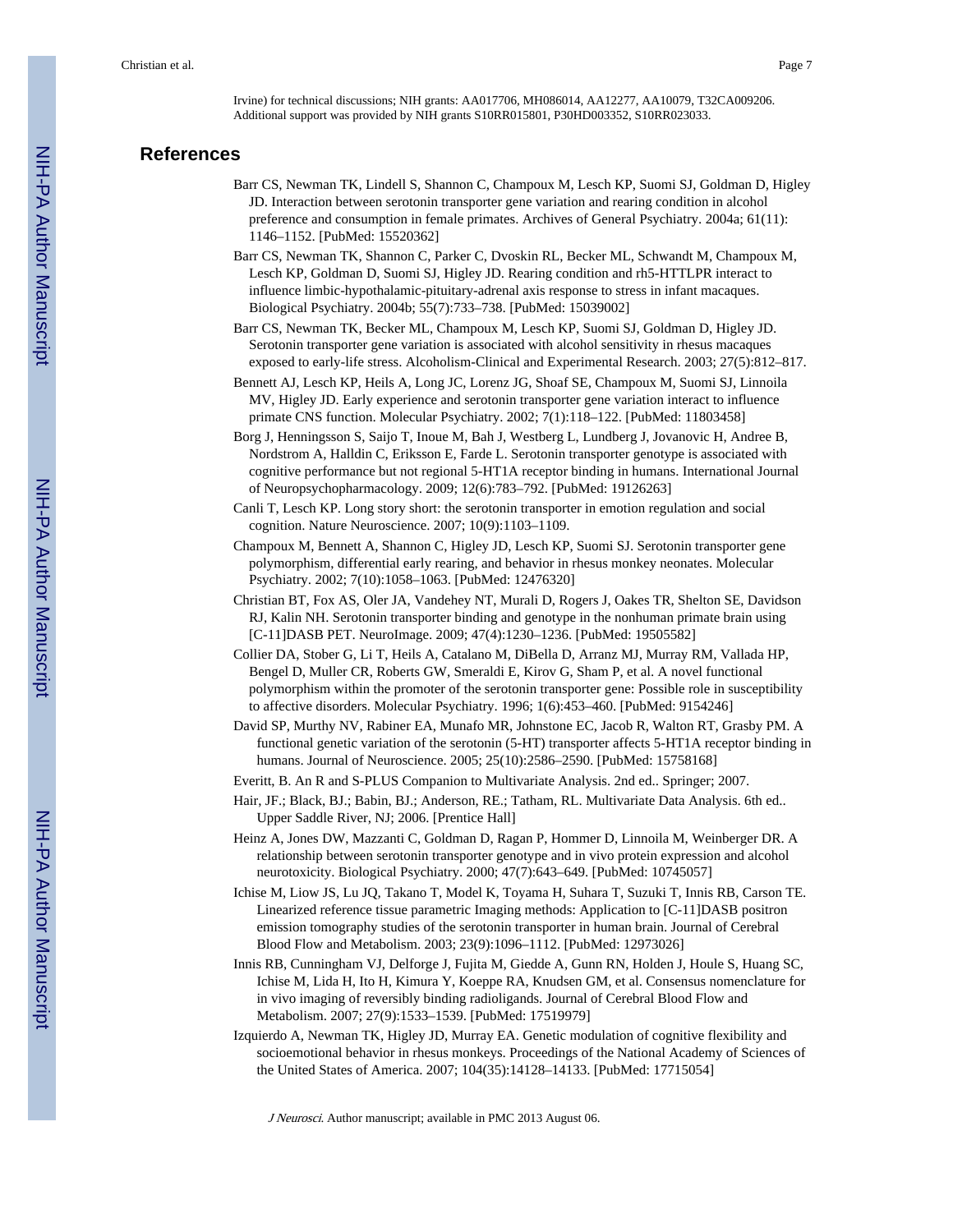- Jacobsen LK, Staley JK, Zoghbi S, Seibyl JP, Kosten TR, Innis RB, Gelernter J. Prediction of dopamine transporter binding availability by genotype: A preliminary report. American Journal of Psychiatry. 2000; 157(10):1700–1703. [PubMed: 11007732]
- Jedema HP, Gianaros PJ, Greer PJ, Kerr DD, Liu S, Higley JD, Suomi SJ, Olsen AS, Porter JN, Lopresti BJ, Hariri AR, Bradberry CW. Cognitive impact of genetic variation of the serotonin transporter in primates is associated with differences in brain morphology rather than serotonin neurotransmission. Molecular Psychiatry. 2010; 15(5):512–522. [PubMed: 19721434]
- Kalin NH, Shelton SE, Fox AS, Rogers J, Oakes TR, Davidson RJ. The Serotonin Transporter Genotype is Associated with Intermediate Brain Phenotypes that Depend on the Context of Eliciting Stressor. Molecular Psychiatry. 2008:131021–131027.
- Kraemer GW, Moore CF, Newman TK, Barr CS, Schneider ML. Moderate Level Fetal Alcohol Exposure and Serotonin Transporter Gene Promoter Polymorphism Affect Neonatal Temperament and Limbic-Hypothalamic-Pituitary-Adrenal Axis Regulation in Monkeys. Biological Psychiatry. 2008:63317–63324.
- Lesch KP, Bengel D, Heils A, Sabol SZ, Greenberg BD, Petri S, Benjamin J, Muller CR, Hamer DH, Murphy DL. Association of anxiety-related traits with a polymorphism in the serotonin transporter gene regulatory region. Science. 1996; 274(5292):1527–1531. [PubMed: 8929413]
- McLaren DG, Kosmatka KJ, Oakes TR, Kroenke CD, Kohama SG, Matochik JA, Ingram DK, Johnson SC. A population-average MRI-based atlas collection of the rhesus macaque. NeuroImage. 2009; 45(1):52–59. [PubMed: 19059346]
- Parsey RV, Hastings RS, Oquendo MA, Hu XZ, Goldman D, Huang YY, Simpson N, Arcement J, Huang YY, Ogden RT, Van Heertum RL, Arango V, Mann JJ. Effect of a triallelic functional polymorphism of the serotonin-transporter-linked promoter region on expression of serotonin transporter in the human brain. American Journal of Psychiatry. 2006; 163(1):48–51. [PubMed: 16390888]
- Paxinos, G.; Huang, XF.; Toga, AW. The Rhesus Monkey Brain in Sterotaxic Coordinates. 1st ed.. San Diego: Academic Press; 2000.
- Praschak-Rieder N, Kennedy J, Wilson AA, Hussey D, Boovariwala A, Willeit M, Ginovart N, Tharmalingam S, Masellis M, Houle S, Meyer JH. Novel 5-HTTLPR allele associates with higher serotonin transporter binding in putamen: A [C-11]DASB positron emission tomography study. Biological Psychiatry. 2007; 62(4):327–331. [PubMed: 17210141]
- Reimold M, Smolka MN, Schumann G, Zimmer A, Wrase J, Mann K, Hu XZ, Goldman D, Reischl G, Solbach C, Machulla HJ, Bares R, Heinz A. Midbrain serotonin transporter binding potential measured with [C-11]DASB is affected by serotonin transporter genotype. Journal of Neural Transmission. 2007; 114(5):635–639. [PubMed: 17225932]
- Saigal N, Pichika R, Easwaramoorthy B, Collins D, Christian BT, Shi BZ, Narayanan TK, Potkin SG, Mukherjee J. Synthesis and biologic evaluation of a novel serotonin 5-HT1A receptor radioligand, F-18-labeled mefway, in rodents and imaging by PET in a nonhuman primate. Journal of Nuclear Medicine. 2006; 47(10):1697–1706. [PubMed: 17015907]
- Saleem, KS.; Logothetis, NK. A combined MRI and Histology Atlas of the Rhesus Monkey Brain. First ed.. New York: Academic Press; 2007.
- Schneider ML, Roughton EC, Koehler AJ, Lubach GR. Growth and development following prenatal stress exposure in primates: An examination of ontogenetic vulnerability. Child Development. 1999:70263–70274.
- Schneider ML, Roughton EC, Lubach GR. Moderate alcohol consumption and psychological stress during pregnancy induce attention and neuromotor impairments in primate infants. Child Development. 1997; 68(5):747–759.
- Shioe K, Ichimya T, Suhara T, Takano A, Sudo Y, Yasuno F, Hirano M, Shinohara M, Kagami A, Okubo Y, Nankai M, Kanba S. No association between genotype of the promoter region of serotonin transporter gene and serotonin transporter binding in human brain measured by PET. Synapse. 2003; 48(4):184–188. [PubMed: 12687637]
- Suomi SJ. Risk, resilience, and gene x environment interactions in rhesus monkeys. Resilience in Children. 2006:109452–109462.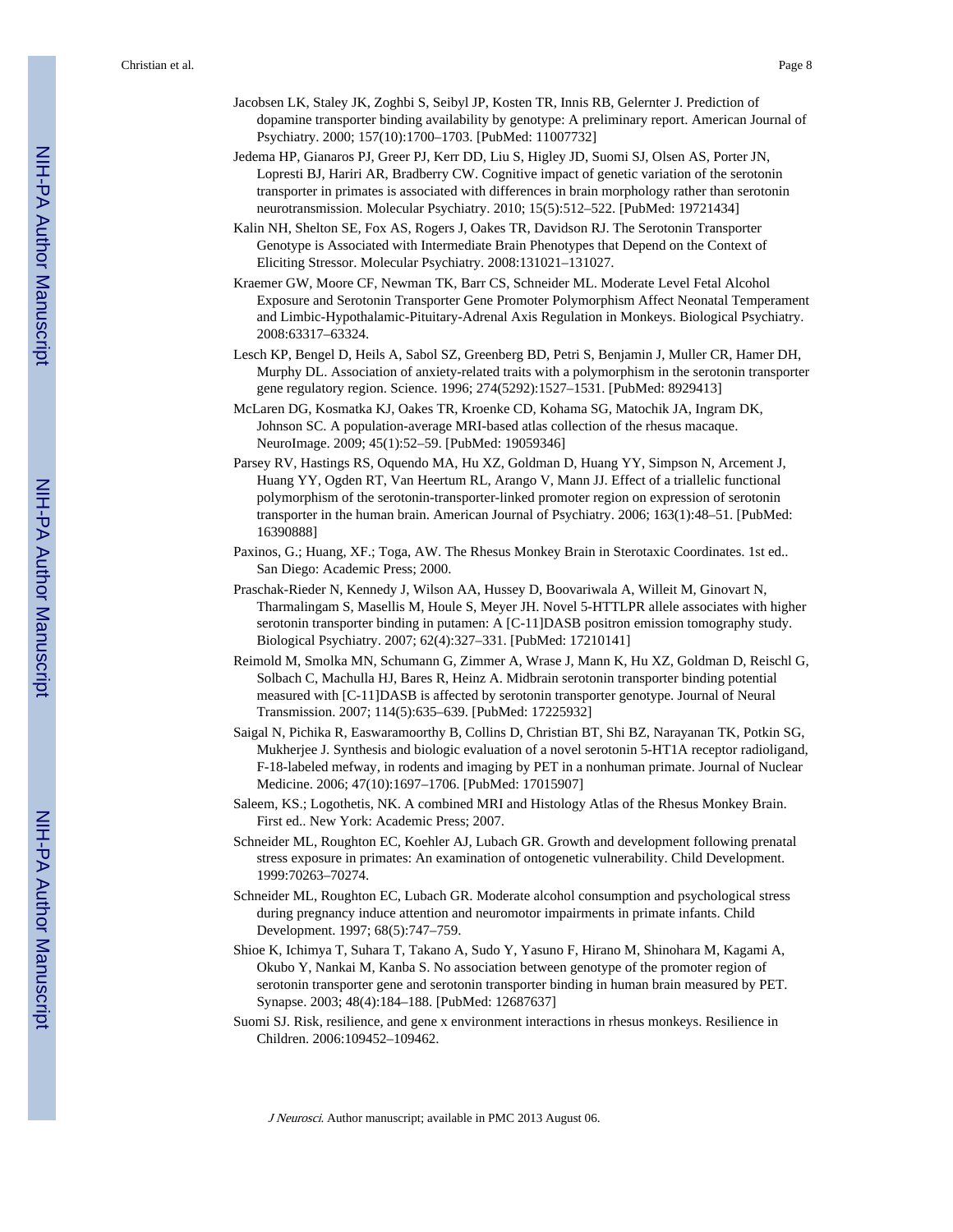Christian et al. Page 9

- Tai YC, Chatziioannou A, Siegel S, Young J, Newport D, Goble RN, Nutt RE, Cherry SR. Performance evaluation of the microPET P4: a PET system dedicated to animal imaging. Physics in Medicine and Biology. 2001; 46(7):1845–1862. [PubMed: 11474929]
- Van Dyck CH, Malison RT, Staley JK, Jacobsen LK, Seibyl JP, Laruelle M, Baldwin RM, Innis RB, Gelernter J. Central serotonin transporter availability measured with [I-123]beta-CIT SPECT in relation to serotonin transporter genotype. American Journal of Psychiatry. 2004; 161(3):525–531. [PubMed: 14992979]
- Wooten DW, Moraino JD, Hillmer AT, Engle JW, DeJesus OJ, Murali D, Barnhart TE, Nickles RJ, Davidson RJ, Schneider ML, Mukherjee J, Christian BT. In vivo kinetics of [F-18]MEFWAY: A comparison with [C-11]WAY100635 and [F-18]MPPF in the nonhuman primate. Synapse. 2011; 65(7):592–600. [PubMed: 21484878]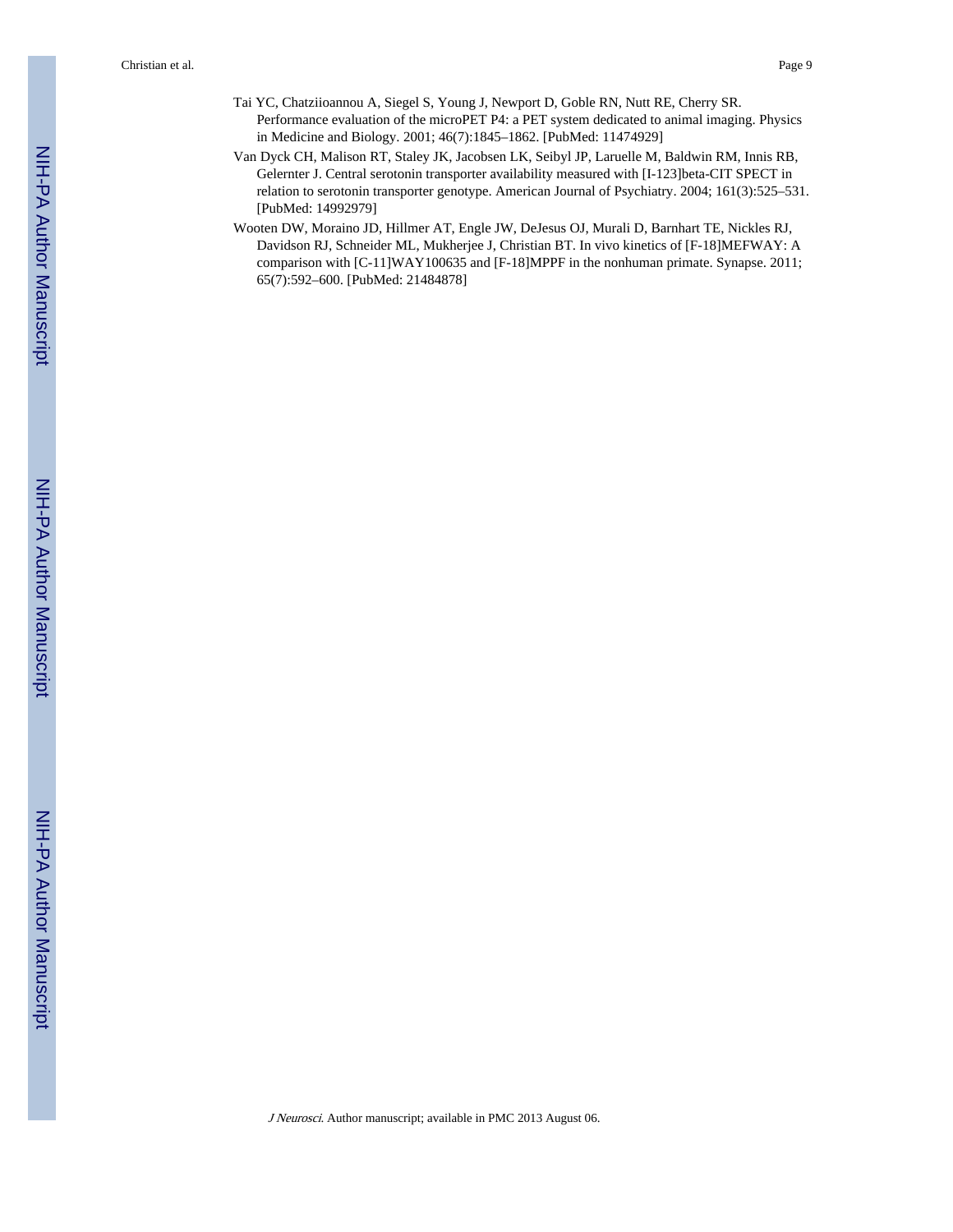

# **Figure 1. 5-HT1A Binding Distribution and Region of Interest Definitions**

Top row: [F-18]Mefway binding displayed on MRI template in coronal, sagittal and two transaxial views. Bottom row: Regions of interest defined in template space for the amygdala (Am), lateral temporal cortex (lTC), occipital cortex (OC), parietal cortex (PC), hippocampus (Hp), agranular frontal cortex (aFC), dorsolateral prefrontal cortex (dlPFC), anterior cingulate gyrus (aCg), posterior cingulate gyrus (pCg) and raphe nuclei (RN). There was a slight overlap of some adjacent regions (approximately 1% of volume) due to spatial smoothing of the template masks.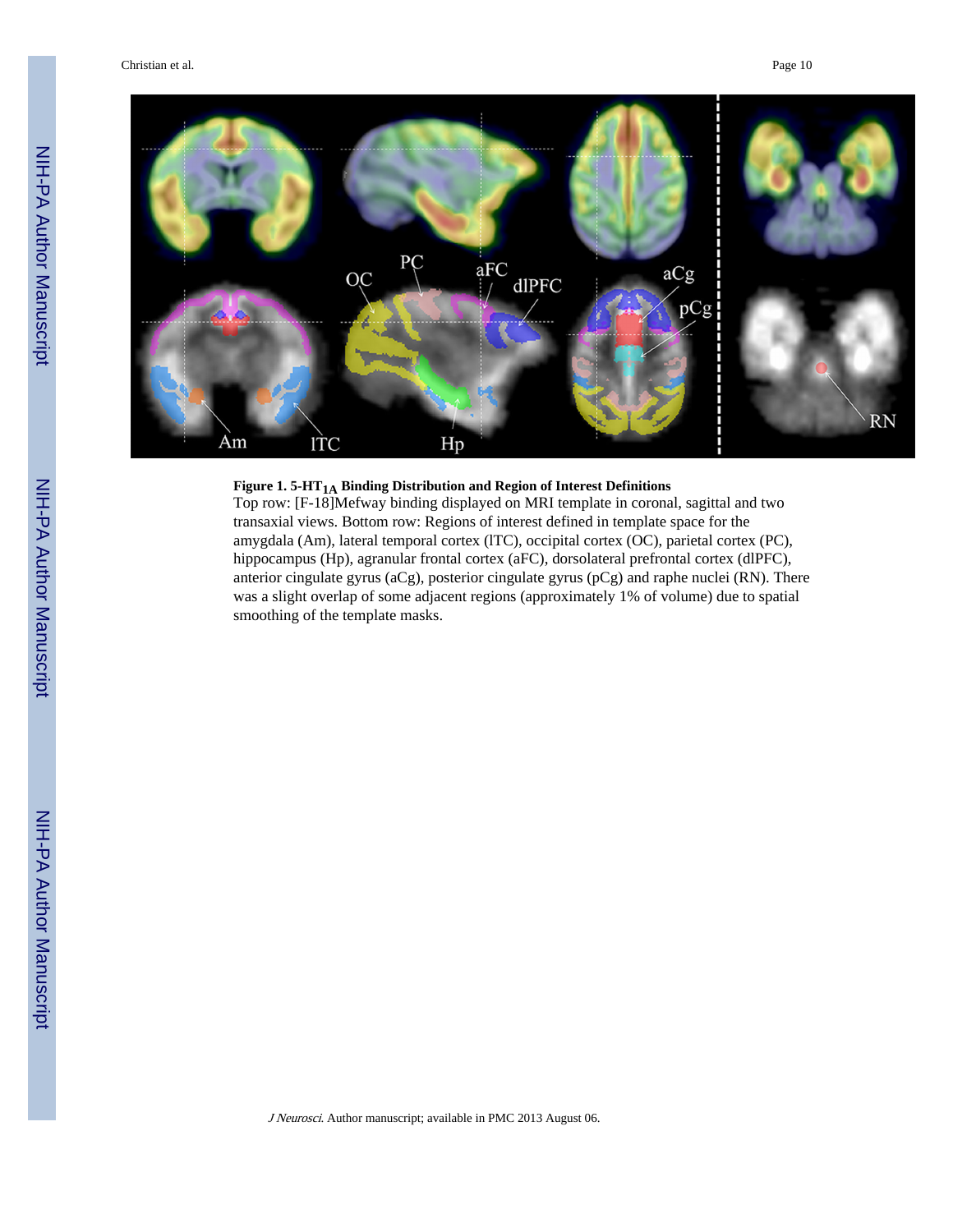Christian et al. Page 11

**Table 1**

Multivariate Effects

Multivariate Effects

| $\approx$<br>$\approx$<br>$\approx$<br> 1.15 <br>2.16<br>3.46<br>3.77<br>0.334<br>0.445<br>0.467<br>5-HTTLPR<br>Treatment<br>Age<br>Sex | Variable | Pillai's<br>Trace | Ŀ, | ď         | Error df | Pr>F  |
|-----------------------------------------------------------------------------------------------------------------------------------------|----------|-------------------|----|-----------|----------|-------|
|                                                                                                                                         |          |                   |    |           | 43       | 0.002 |
|                                                                                                                                         |          |                   |    |           | 43       | 0.039 |
|                                                                                                                                         |          |                   |    |           | 43       | 0.001 |
|                                                                                                                                         |          | 0.414             |    | $\approx$ | 88       | 0.317 |